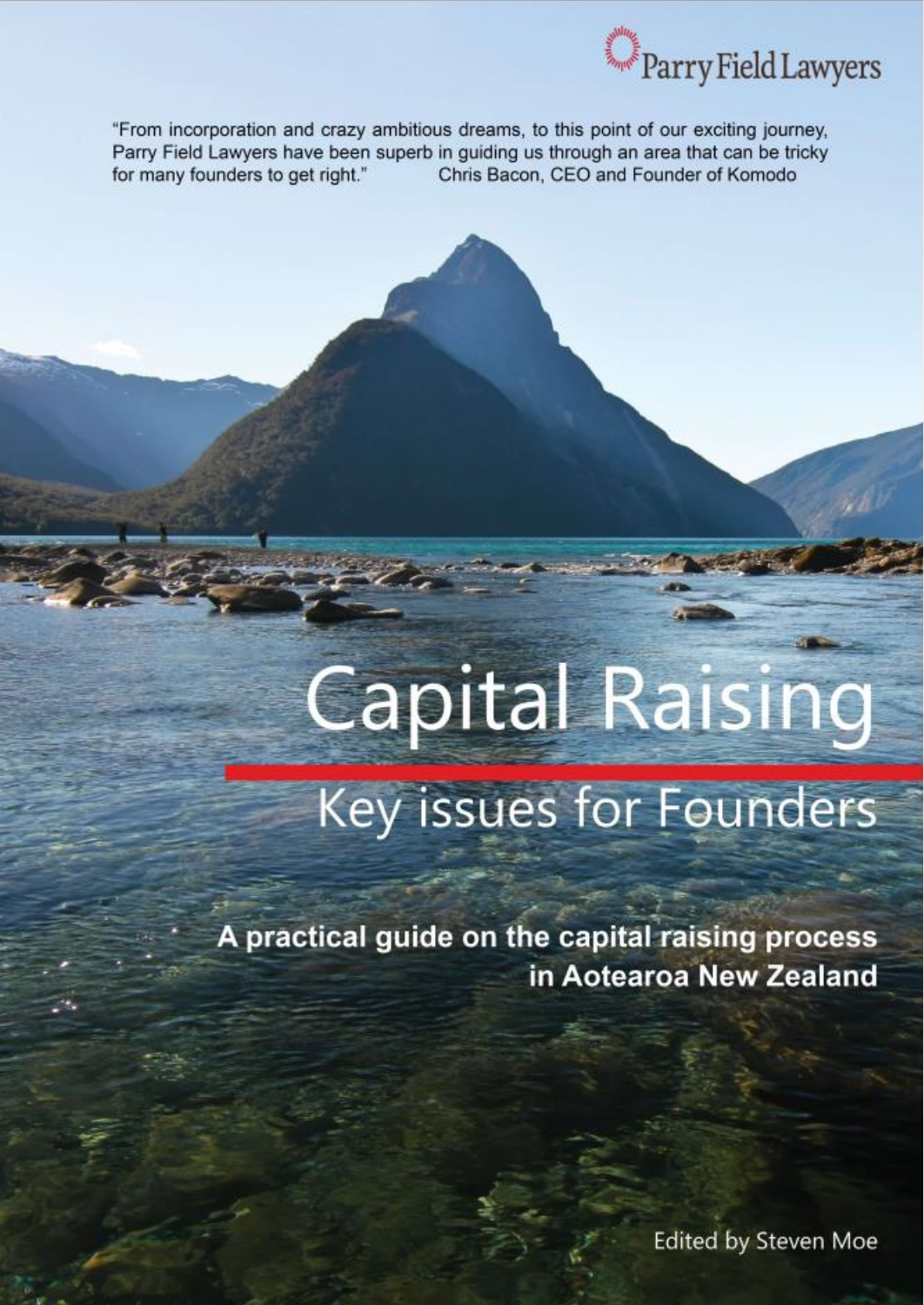"From incorporation and crazy ambitious dreams, to this point of our exciting journey, Parry Field Lawyers have been superb in guiding us through an area that can be tricky for many founders to get right. The team have ensured we have done things right from the beginning and we are truly grateful for the dedication that both Aislinn & Steven, with the rest of the team, have provided."

- Chris Bacon, CEO and Founder of Komodo

"Every company in Ōtautahi and beyond needs to understand what is required to raise funds to grow their business. This guide is a great way to be clear on the challenges ahead and make sure every raise is a success!"

Matt Wiles, Investment Attraction Specialist at ChristchurchNZ

"We recently raised a significant amount of capital from an investment round and really valued the team approach from Parry Field Lawyers who came along and have journeyed with us from the very beginning".

Ron Park, CEO of Natural Extraction Technologies

"Founders who understand the process have a better chance of a successful investment raise. A guide like this to use is a fantastic resource and it makes the life of an Angel Investor much simpler."

- Gabby Addington, Canterbury Angels

"One of the most important aspects of a successful capital raise is building the right relationships. This guide provides some great pointers to where those relationships need to be built."

Suse Reynolds, Angel Association New Zealand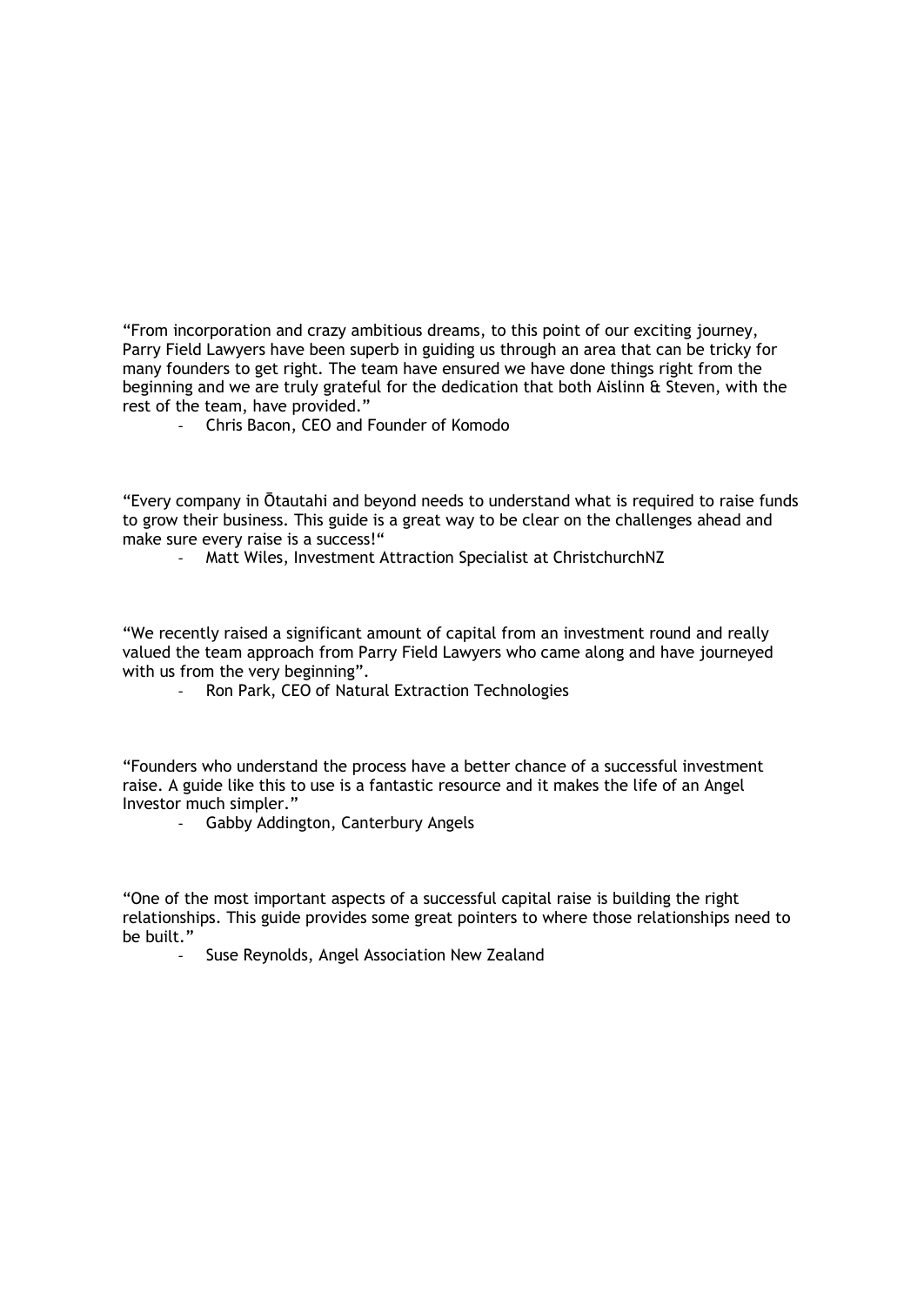## Contents

| 1. |     |  |
|----|-----|--|
|    |     |  |
|    |     |  |
|    |     |  |
|    |     |  |
|    |     |  |
|    |     |  |
|    |     |  |
|    |     |  |
|    |     |  |
|    |     |  |
| 2. |     |  |
|    |     |  |
|    |     |  |
|    | (C) |  |
|    | (d) |  |
|    | (e) |  |
|    | (f) |  |
|    | (g) |  |
|    | (h) |  |
|    | (i) |  |
|    | (i) |  |
| 3. |     |  |
|    |     |  |
|    |     |  |
|    |     |  |
|    |     |  |
|    |     |  |
|    |     |  |
| 4. |     |  |
| 5. |     |  |
| 6. |     |  |
|    |     |  |
|    |     |  |
|    |     |  |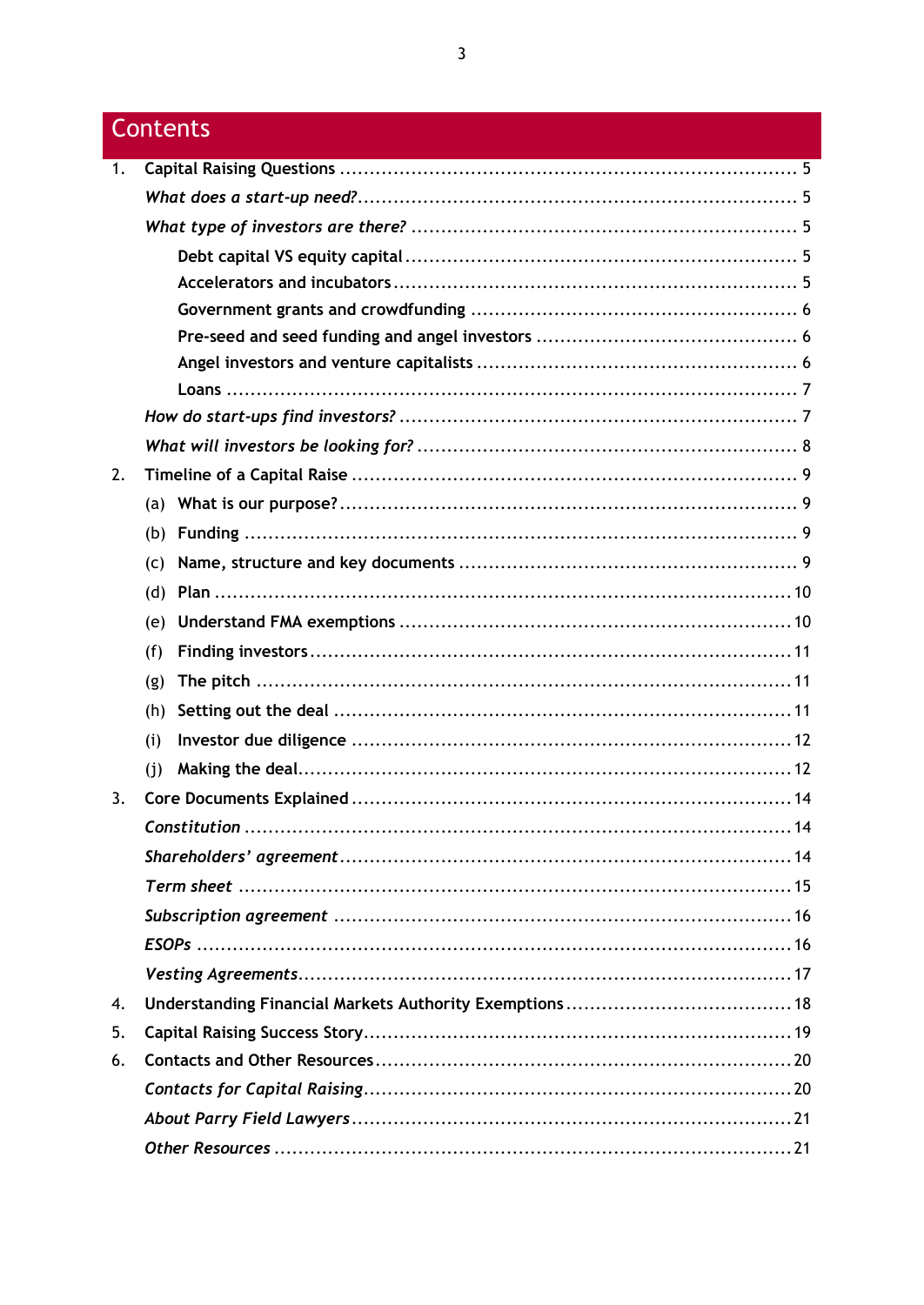## **Overview**

Entrepreneurs start off with a good idea. This guide will help those good ideas become great.

There are many things that start-ups should be aware of and prepared for. One of them is raising capital. This is how a great idea transforms into a success story.

One way of raising capital is receiving money from investors in return for issuing or transferring shares in the company. But that is not the sole way of raising capital and also not the only ingredient for success. A start-up will also need the help of others such as investors, friends and family, experienced entrepreneurs, accountants and lawyers. Connections and relationships are important aspects of capital raising.

This guide will walk through where to begin raising capital. It will discuss how to find investors including what is needed, the different type of investors and what they will be looking for; a timeline guide for raising capital; the core documents needed in the process; what the Financial Markets Authority says about fundraising and their rules around it; and lastly, it will give a case study of a successful capital raising story of a start-up.

While this guide was created to provide information for start-ups on raising capital, it is not a substitute for advice from a lawyer. Any questions or queries can be answered by one of our experts at Parry Field Lawyers, who have had lots of experience with start-ups and can provide advice tailored to the needs of each start-up.

**Steven Moe, Kris Morrison, Aislinn Molloy, Michael Belay, Sophie Tremewan and Yang Kueh** The Capital raising team at **Parry Field Lawyers**









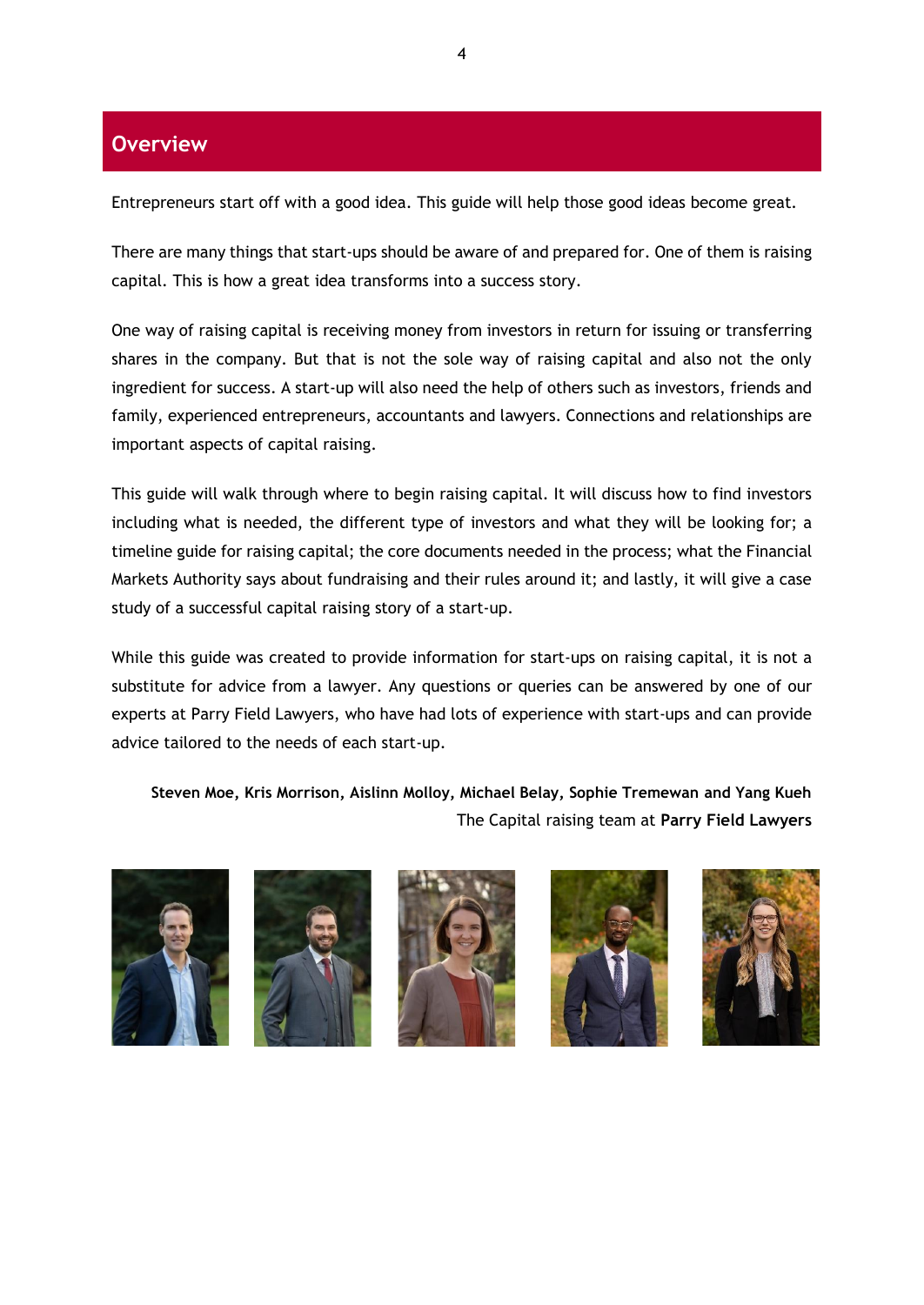## <span id="page-4-0"></span>1. **Capital Raising Questions**

#### <span id="page-4-1"></span>*What does a start-up need?*

Unsurprisingly, a start-up needs capital. However, there is only so much bootstrapping founders can do (investing one's own funds or revenue into the company), eventually investors will need to be found. But before looking for investors it is important to have a well thought out business plan. This will incorporate a good business model, capital raising projections and a plan as to how the start-up will grow. A start-up needs a story - why is it doing what it will do? What problem is it seeking to solve and how will it do this successfully? Understanding the industry the start-up is seeking to be in, its competitors and the market is important.

The start-up needs to understand core documents, such as a constitution and shareholders agreement, which will be discussed below under 'Core Documents Explained'. A constitution and shareholders agreement will set out the rules that will govern the company; along with how to resolve any issues or disputes that arise as between founders, directors and shareholders.

#### <span id="page-4-2"></span>*What type of investors are there?*

#### <span id="page-4-3"></span>**Debt capital VS equity capital**

It is good to understand what investment options are out there to determine what kind of investor will suit the start-up. Generally there are two categories of capital raising, namely, debt capital and equity capital. The former is borrowing money which will need to be paid back over a certain period often with interest; the latter is gaining capital in exchange for giving up a part of the founder's ownership (or equity) in the business.

Both categories have positive and negative aspects. For instance, when raising debt capital there is no giving up of equity (which can equate to control) in the company. However, if the company cannot repay what is owed, negative repercussions may consist of: being sued for the money; damaging the credit record of the company which will adversely affect any future lending; or losing assets that were guaranteed against the debt. Conversely equity capital will mean ceding some ownership of the company, which gives the founders less control but does provide the funds needed to grow the start-up's business venture.

#### <span id="page-4-4"></span>**Accelerators and incubators**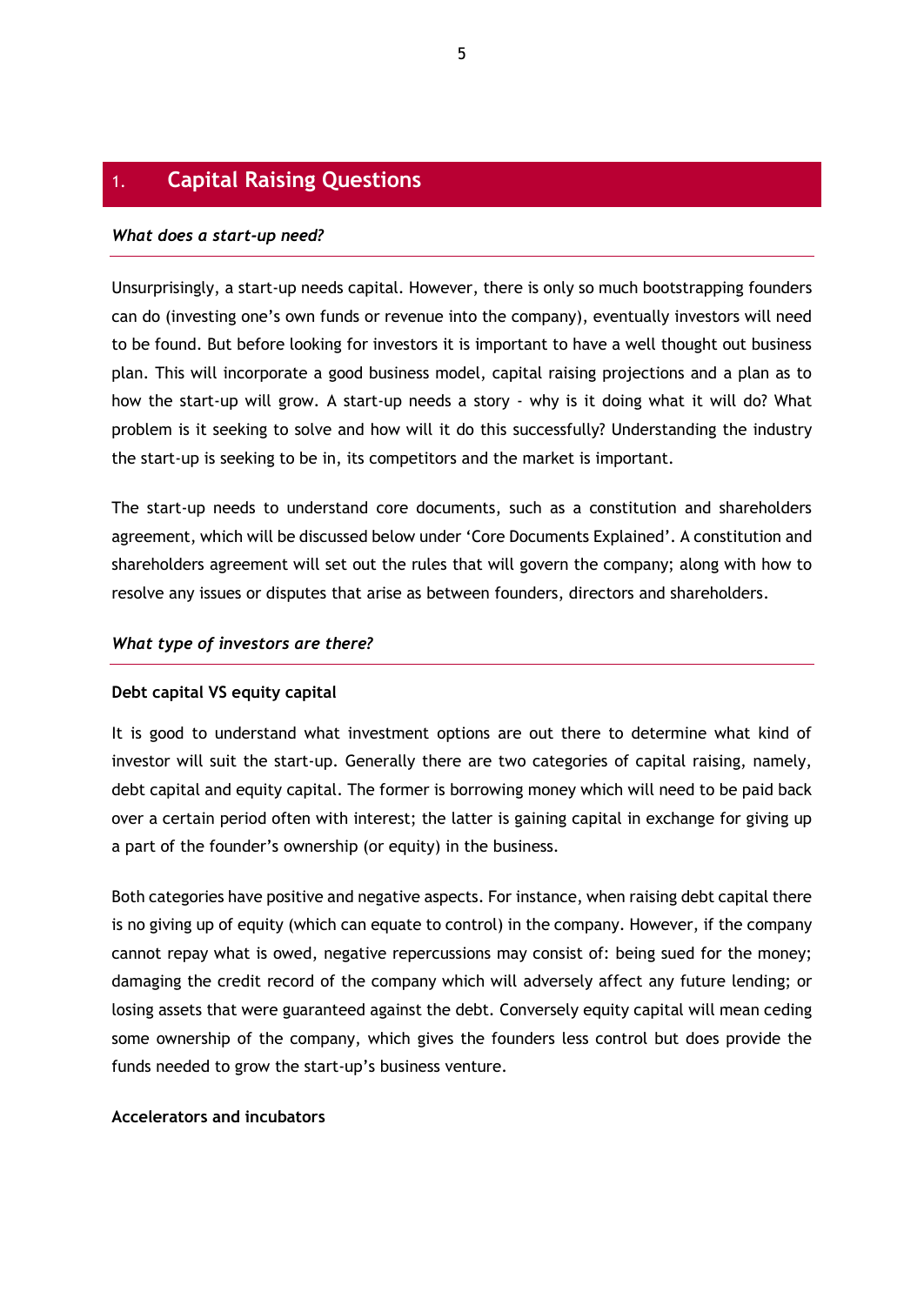Other options are accelerators and incubators which help start-ups get to the funding stages. Sometimes these invest money, however they often act as a mentor and help start-ups commercialise their products. These can be invaluable to start-ups as they gain experienced entrepreneurs' advice and networks. Relationships can be just as important as money.

#### <span id="page-5-0"></span>**Government grants and crowdfunding**

Other options include government grants or crowdfunding. To find government grants the company may be suitable for, the company's [Regional Business Partner](https://www.regionalbusinesspartners.co.nz/) can be contacted to provide information and point the start-up in the right direction. While grants can help startups, it is to be noted that for some, the founders will have to match the funds that they give. A scheme available for technology start-ups by Callaghan Innovation and is known as a preincubation loan. This helps to progress the businesses ideas and market them.

Some forms of crowdfunding can be thought of as similar to receiving donations. This gives anyone an opportunity to invest in the company without the founders giving up any ownership of the business. The downside of this however, is that it puts the company's idea out there for everyone to see which could risk its intellectual property. Sometimes crowdfunding involves giving incentives in return for capital. Sometimes crowdfunding involves the issue of shares: in that case it is another form of capital raising.

#### <span id="page-5-1"></span>**Pre-seed and seed funding and angel investors**

The phrase 'seed funding' is thrown around a lot in relation to start-ups. It can be thought of as planting a seed that will eventually grow into a tree. This tends to be the first lot of capital raised by the business. It follows the 'pre-seed' stage which is the very early stages of the founders, their family or their friends giving money toward the business venture. In the seed round of funding generally the capital raised will be under \$1 million New Zealand dollars and will vary depending on the investors. For instance angel investors will invest less money than venture capital firms (see below).

| <b>Funding progression</b> |  |
|----------------------------|--|
| Founder                    |  |
| Pre-seed                   |  |
| Seed                       |  |
| Larger capital raise       |  |

#### <span id="page-5-2"></span>**Angel investors and venture capitalists**

Angel investors are often involved in the seed round of funding and tend to have commercial experience. They seek to invest in new entrepreneurial ideas they believe in to receive equity in return (equity capital raising). Generally they choose industries they have an expertise or interest in so that they can help it to be successful. Some angels are hands on in that they will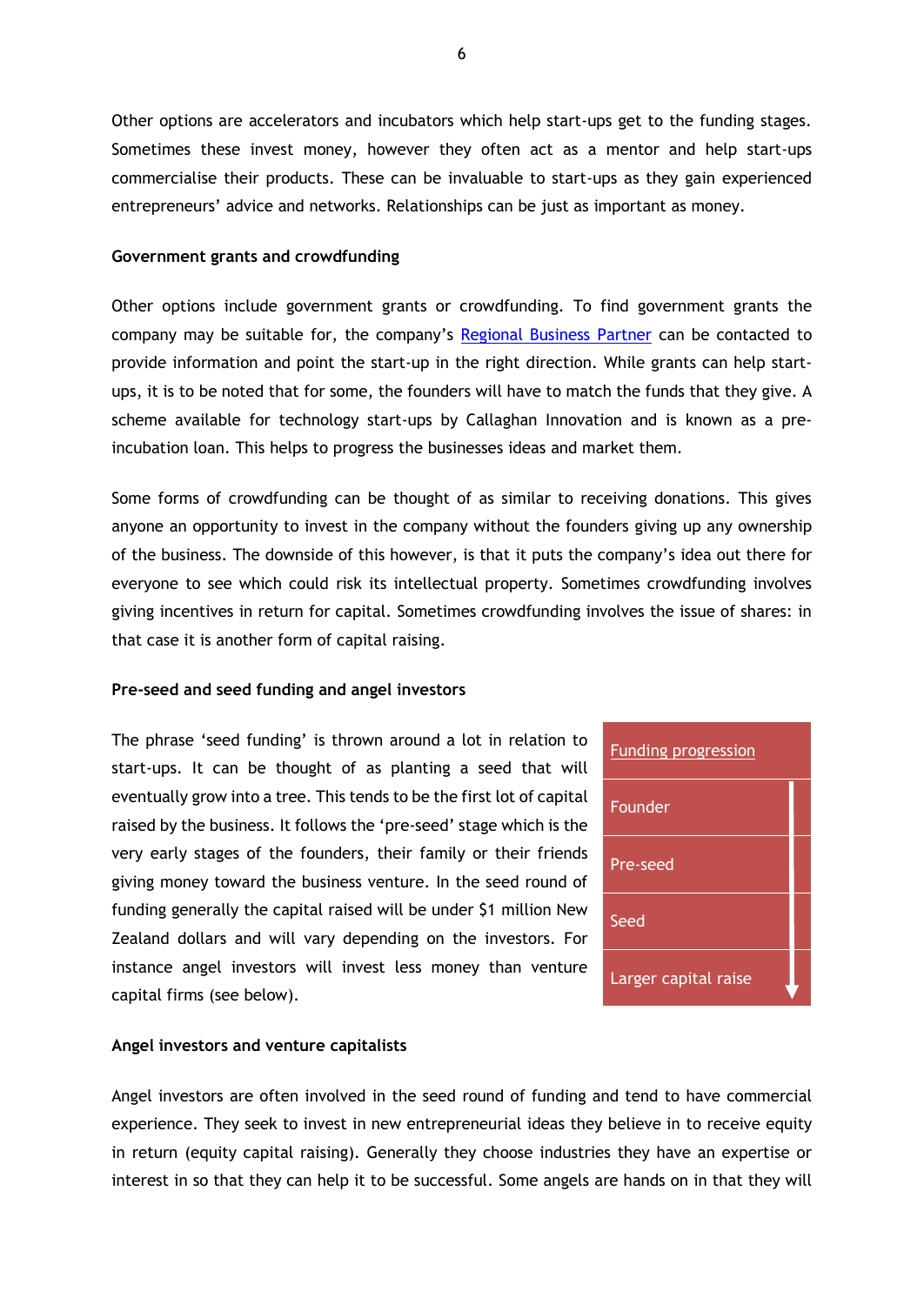help the start-up with networking, will provide advice and have a big role in the business. Others would prefer to be hands off, simply seeking to receive returns on their investment within a given amount of time. Founders need to be prepared to cede some control over the company but it is to be remembered that having an experienced entrepreneur on board will be of benefit to the company as they too profit from its success.

Venture capitalists (VCs) are also investors that could be involved in the seed funding stage or they can get involved later on. These firms will tend to get involved where a company is already gaining a steady revenue flow. Similarly to angel investors, VCs will provide funds in return for partial ownership in the company. They will often be hands on and will have extensive knowledge to help steer the start-up on its business voyage. Venture capitalist firms tend have a greater pool of money to draw from and would generally invest more money than an angel investor. However, investments from them can be more difficult to get as they want to see high-growth. It is wise for a company to have undergone extensive research and homework before approaching a VC.

#### <span id="page-6-0"></span>**Loans**

Bank loans are a viable investment option that does not cost the founders any ownership in the company. This falls under the debt capital raising umbrella. However, banks will generally resist giving loans to a start-up that does not have a credit line. This is where angel investors are used as they do not mind the risk of investing in a start-up. There are other lending options out there to apply for and it is good to find a loan with a low interest rate.

#### <span id="page-6-1"></span>*How do start-ups find investors?*

A starting point to finding investors is to begin researching to see what is out there. Understand what different investors interests and mandates are. Networking is an important part of finding investors. A way to do this is meeting others in the same field by going to events related to the start-ups industry. Other people's experience and expertise is of value to a start-up whether they have been in the industry for decades or are another start-up. These people may not be investors, but such relationships will be beneficial later down the track. Using other personal connections founders might have can be another way to find investors.

Another option is contacting the company's Regional Business Partner who has knowledge and are there to advise and support businesses. There are fourteen around New Zealand, it is free to register and they can help start-ups network with others in their industry or investors. They can advise in relation to any government funds the start-up may be eligible for and point them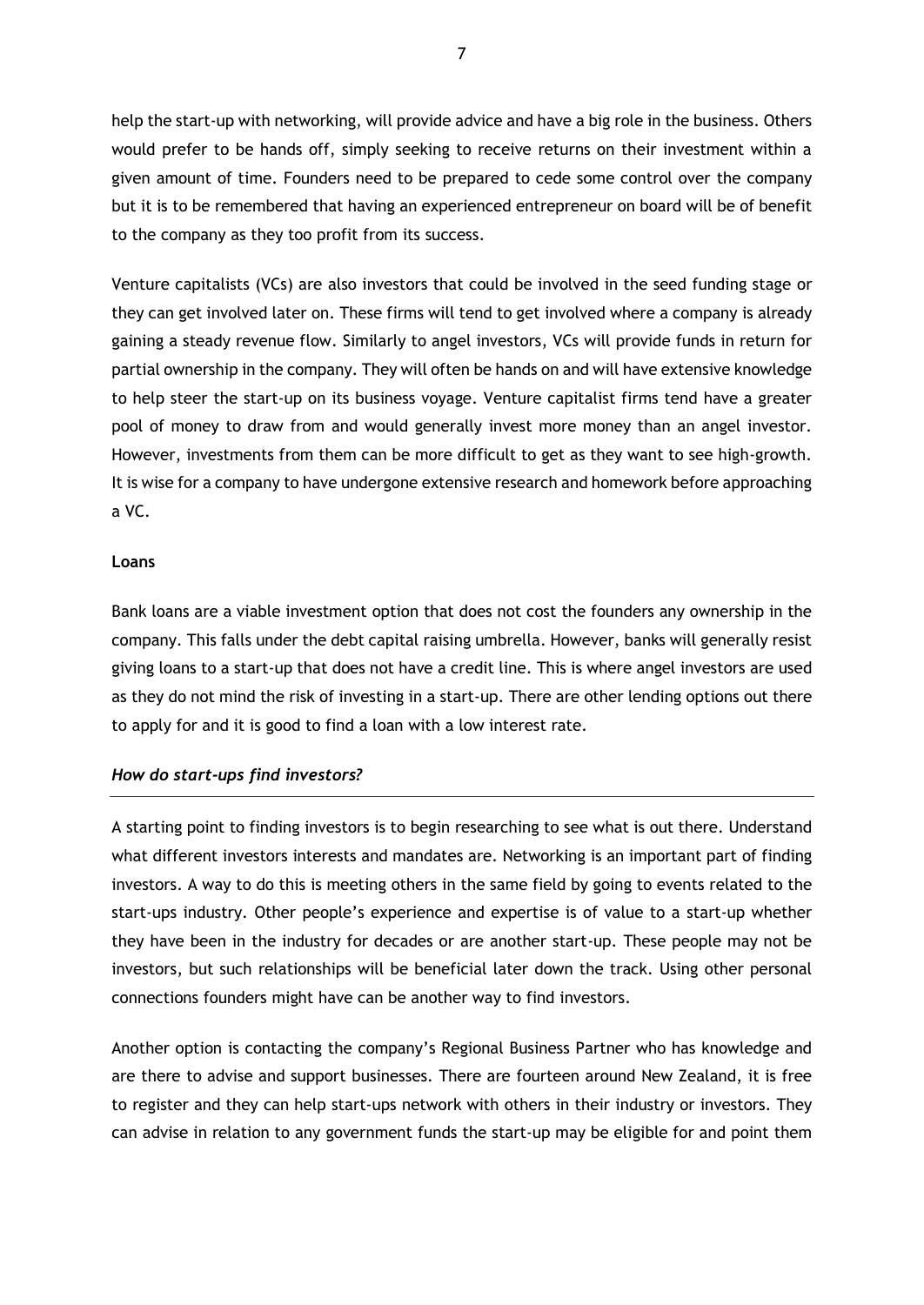in the direction of incubators and accelerators such as Callaghan Innovation. A start-up's local chamber of commerce can also help it to grow as a business.

Start-ups can also approach angel networks. There are fifteen angel groups across the country, each with different experiences and interests. We just attended their annual conference in Wellington and they do great work building up the ecosystem. The Angel groups are made up of individuals that are seeking to invest in companies they believe in and want to take part in either actively or passively. Approaching venture capitalists is another option once the start-up has a flow of revenue. It is advisable to have completed a good amount of research before doing this to ensure a good fit.

#### <span id="page-7-0"></span>*What will investors be looking for?*

Investors will be looking for a business plan, sound intellectual property ownership, track record and a growth strategy. They will not take a second look at founders who do not have a strategy. Investors are in it for what they can get out of it, so they are looking for the right opportunity and are interested in how their money will be used to accelerate growth. Many investors also are genuinely curious and want to support those start-ups coming up, particularly those with impact. They will be looking for whether the founders understand the market and competition, the risks that may arise and what the company will do to mitigate such risks. Further, investors would look for whether: the start-up has any prospective or current customers, as this shows investors that the founders know and understand their customers; that there is a fit for their start-up in the market.

Investors will be looking for how the start-up will scale more than just in New Zealand, but globally. They want to see compatibility between themselves, the founders and the team, as all will be working closely together and the ability to work well together is key. They will be looking for a compelling and unique product. Lastly, investors like experienced founders who understand commerce. They will not invest in someone that does not know what they are talking about or does not have an idea of what they are getting into; not being aware of core documents and their essentiality to the day to day running of the company will not look good to investors either (see 'Core Documents Explained' for more information).

It is important to note that while an investor might find everything they are looking for in the founders, it should be ensured that they are the right investor for the founders and the startup. It is important to be able to work alongside them. Start-ups should keep in mind that investors are more than just dollar bills as they have a boatload of experience the business can benefit from.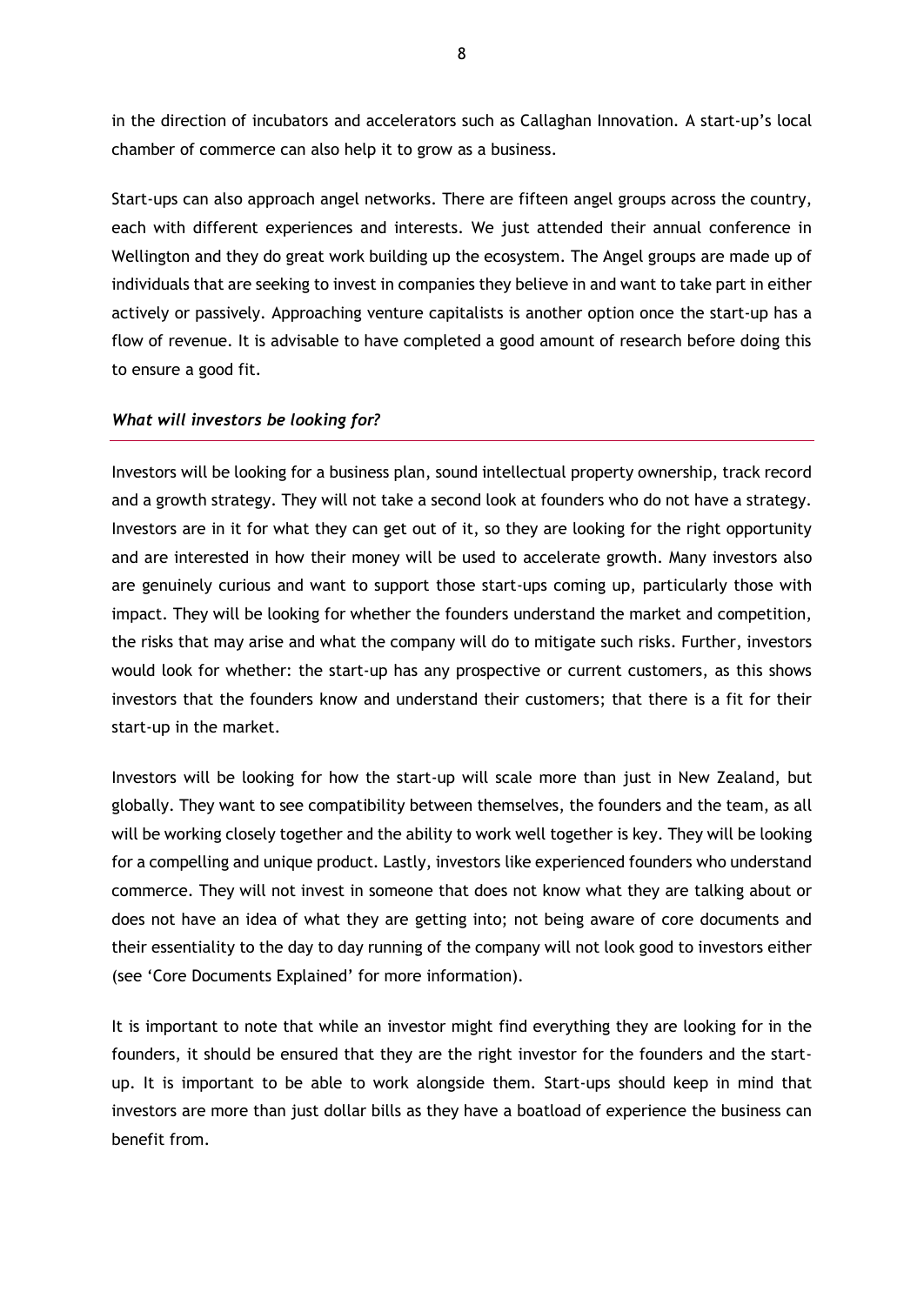## <span id="page-8-0"></span>2. **Timeline of a Capital Raise**

#### <span id="page-8-1"></span>(a) **What is our purpose?**

It is important to tell the story of the business. Tied up in this is the purpose or mission as a company. What is the company going to actually do? What is driving the business to undertake this mission? It is good to have something to revert to as the '*why'* when the company makes decisions. This should be able to be summarised in 30 seconds, so it can be expressed easily to possible investors when it comes to raising capital or when someone asks about the company. Understanding what the purpose is will be the driving force behind the start-up.

#### <span id="page-8-2"></span>(b) **Funding**

Once the purpose of the mission is understood, it is important to understand the *how* aspect of this purpose - how will this vehicle the founders created be driven? The how will coincide with money, as funding is needed for the company to move forward. This involves working out where this capital is going to come from. Whether it will be from sale of goods or services, private investment, loans, donations or government grants. The information under 'Capital Raising Questions' above answers questions on the sorts of things a company might need to obtain capital from some of these options. After determining where capital will come from the next issue is where is the money going – will it be to private individuals or reinvested into the company to help the mission?

#### <span id="page-8-3"></span>(c) **Name, structure and key documents**

This step is placed here to ensure that these things are done before seeking to raise capital. The legal structure of a start-up must be determined and the company needs an original name. Discuss with a lawyer regarding how to structure the start-up - at Parry Field Lawyers we help companies with this all the time. The name cannot be used by others and this can be checked on 'one check' a government website. It will look bad

#### Core Documents (explained below):

- Constitution
- Shareholders' Agreement
- Term Sheets
- Subscription Agreements
- Employee Stock Option Plans (ESOPs)
- Vesting Agreements
- **Resolutions**

to investors if these things are not done. A company needs a director(s), a shareholder(s) and founding documents (though the documents are not a legal requirement they are extremely helpful). These documents, a constitution and a shareholder agreement, are important as they will determine how the founders will relate to each other, which is helpful if things go south, and how the business will be run on a day-to-day basis (for further information see 'Core Documents Explained' below).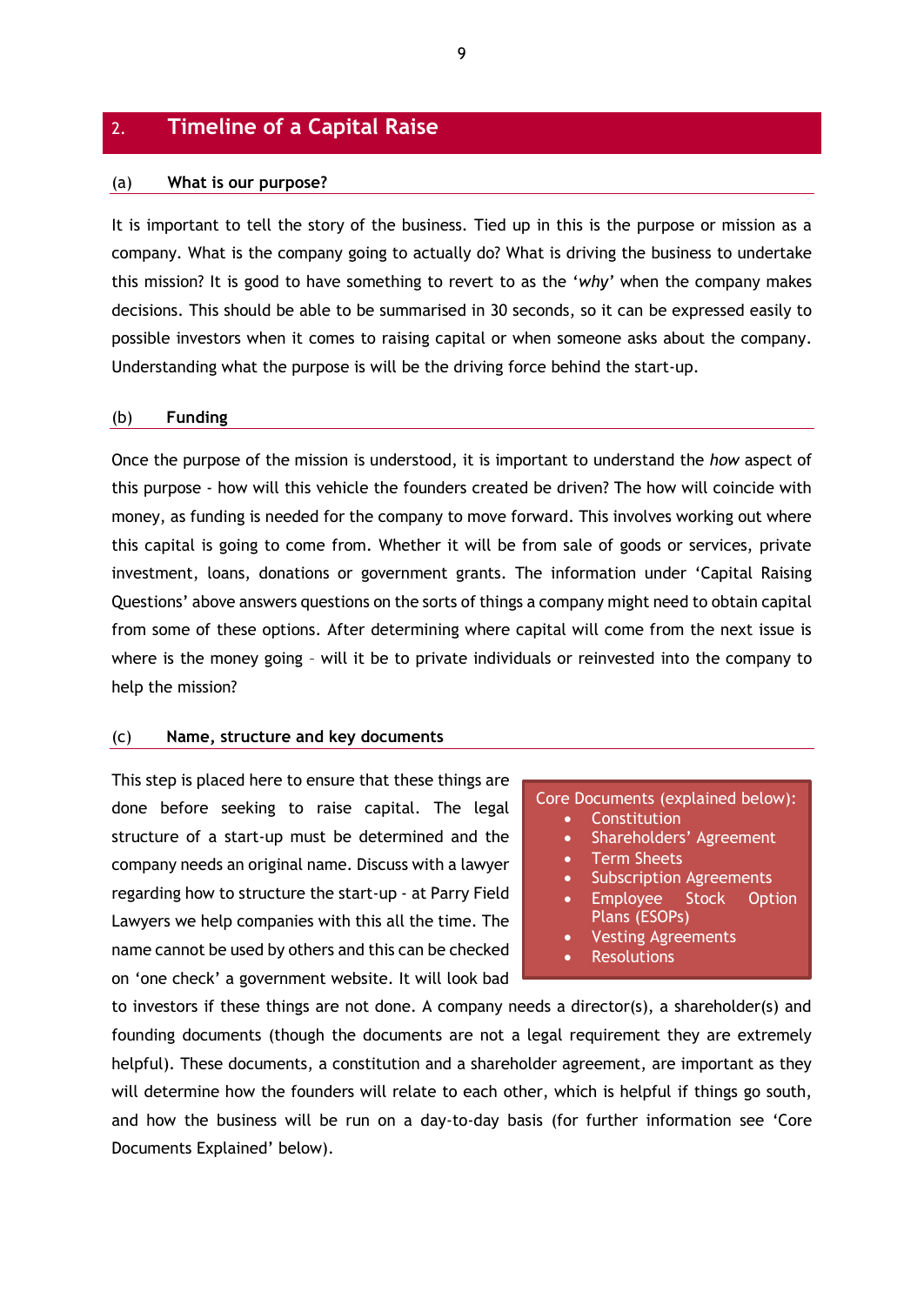It is advisable to talk to a lawyer at this stage as these foundational documents will govern the way the company operates and if done incorrectly could have adverse consequences later down the track. At this stage it is also worth considering whether a vesting agreement is needed. This may be good to have as protection in case a founder tries to walk off with their shares in the company without putting in any work. It acts as an incentive for founders to stay and continue working for a specified amount of time because when a few years pass they might want to give up on the venture they started out on. Information on this agreement can be found in 'Core Documents Explained' below.

#### <span id="page-9-0"></span>(d) **Plan**

Investors want to see a business plan, which needs to be worked out before seeking investments. This includes determining the valuation of the business and thinking further than just the first round of funding to the long term strategy. Work out how the business will use investors' money to grow the business and get more money coming in. Having a timeline is helpful but ensure the timeframes are stuck to. A start-up generally needs multiple rounds of funding so incorporate in the plan the amount of equity the founders will have after a few rounds of funding. It is vital to have people in the company that are motivated to work hard to make the company successful; investment will look more attractive this way.

A clear business plan could be set out in a drop sheet - a document a few pages long including: the product/service the company will provide; the problem the company will solve; the market; competitors; the team and the financials of the business. It could also be in a business plan which tends to be longer - between twenty to forty pages. This would detail the company's growth strategy and could include capital raising projections, business model, and the story of the company and its customers.

#### <span id="page-9-1"></span>(e) **Understand FMA exemptions**

Before finding investors it is important to understand what the Financial Markets Authority are and what the Financial Markets Conduct Act 2013 ("FMCA") has to say about investors. The FMCA sets out rules relating to who can invest in the debt or equity securities a company is offering. This is to protect prudent people that have no commercial or financial experience. It is so a founder cannot walk down the street and ask an elderly lady to invest \$20,000 in their new and innovative idea. Instead there are certain disclosure obligations that would need to be met. A product disclosure statement is needed to provide sufficient information regarding the risks of investing so prudent but inexperienced persons can way up their options. However, there are exemptions, for instance, where the person is an experienced businessperson or very wealthy as they are expected to 'know better'. For more information on who would fall under an exemption see 'Financial Markets Authority Exemptions' below.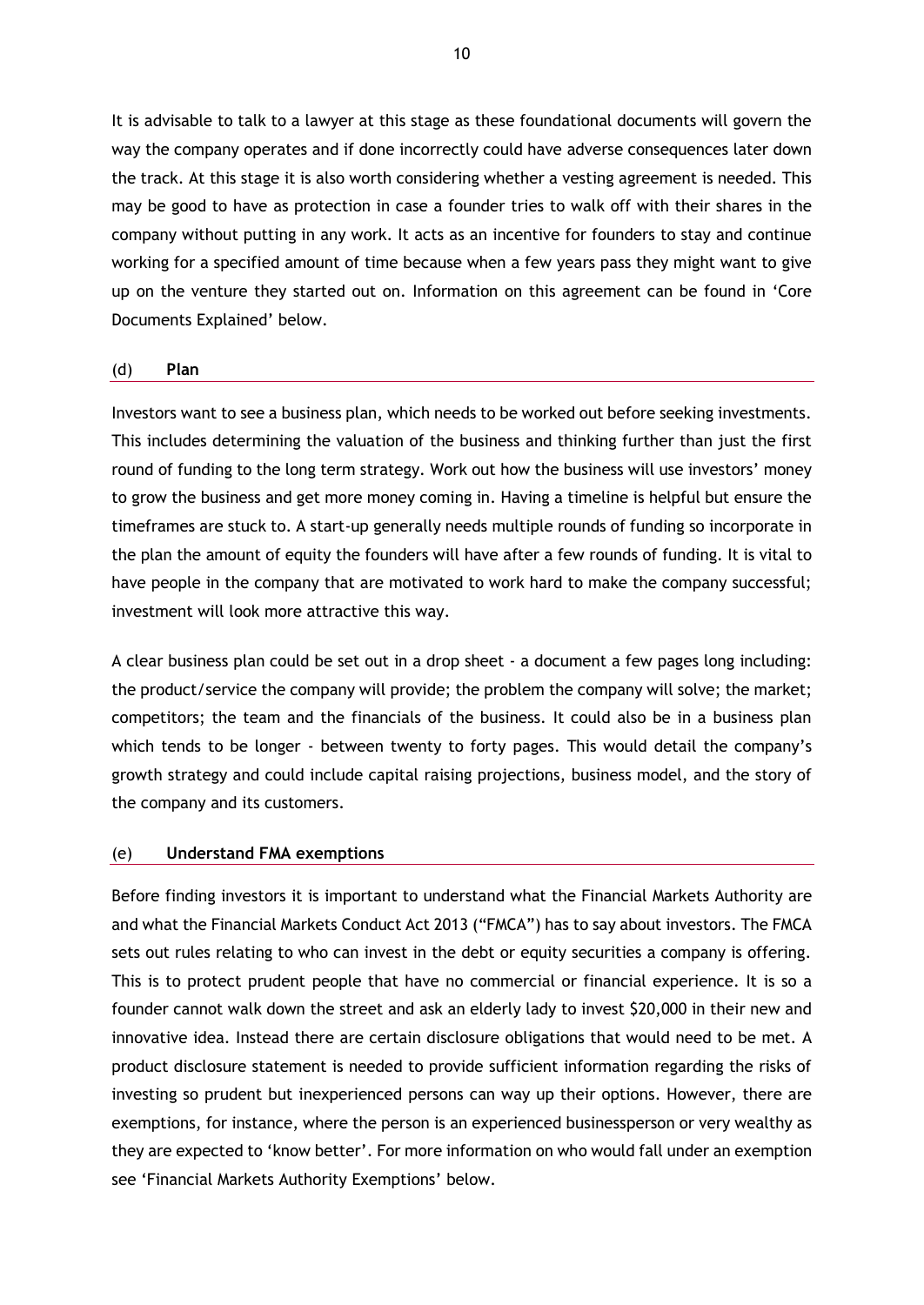#### <span id="page-10-0"></span>(f) **Finding investors**

The next step is to find investors. Hopefully at this stage the founders have been networking by going to events related to the companies industry, as stated above in 'Capital Raising Questions'. Investors at the beginning will invest more in the founder than in the founder's company, which is why building relationships is key. The first round of funding will generally come from the founder's family or friends and will generally be smaller amounts of money as compared to angel investors or venture capitals. To find the latter, companies can ask mentors or contact their Regional Business Partner who help founders network with others and connect them onto possible investors. As stated previously, they can also make known any government funds, incubators or accelerators which could be of great value. A company's local chamber of commerce can help the process of networking, connecting and finding investors. There is also the option of approaching angel investors or venture capitalists in which case the steps up to this point must be well thought out and/or already completed and the pitch (next stage) should be fleshed out also.

#### <span id="page-10-1"></span>(g) **The pitch**

The pitch is putting the business idea to investors and taking them through the story of the company. It will explain the problem that the company is seeking to solve, how it will execute the solution and it will provide proof that what the company has is the correct solution to the problem. This is selling the founders, the company and its project to them. Incorporating customer feedback or testimonials would also help to show there is a fit of the company's product (or service) in the market. Explaining any experience that the founders have in the businesses industry and why this should evoke confidence is good.

The pitch should also address intellectual property and how this will be protected whether by trademark, patent or trade secrets. Once explaining those things then discuss the businesses financial model - how it will make money, the amount it will make and when that will eventuate. Specific information regarding the company's financials should be in the due diligence kit that will be given to investors. It is important to remember that being rejected is expected, it is difficult to get to the next stage. There are also things to learn from being rejected, so it is just a part of the journey. Before pitching to investors, it is advisable to run it through with someone who is experienced in business. This is where those connections come in handy!

#### <span id="page-10-2"></span>(h) **Setting out the deal**

Once an investor is interested in injecting capital into a start-up a term sheet will be used. As the name implies, this contains the terms of the agreement such as the value of the shares. Discussions with the investor are needed on what things either party want to include in the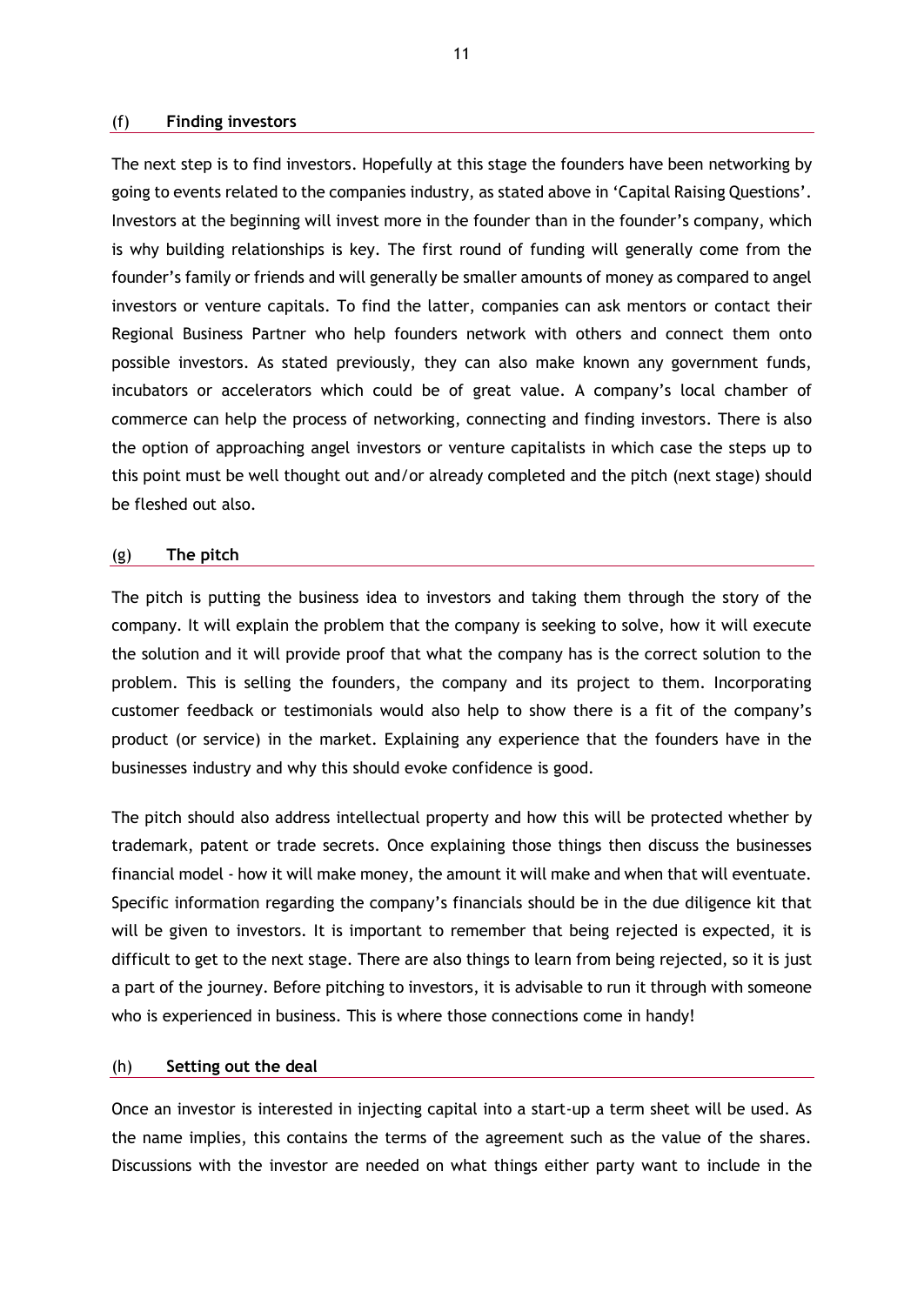agreement, such as founder commitments, reporting obligations, or milestones. This can be used as a baseline afterward to pitch to other investors too. While a term sheet is not a binding document, trying to adapt these terms later may prove difficult as the parties have already come to an agreement. This is why it is important to engage with a lawyer early on so they can help with this process. Refer to the 'Core Documents Explained' below for more information regarding term sheets.

#### <span id="page-11-0"></span>(i) **Investor due diligence**

Once the start-up and the investor agree upon the term sheet, the next stage is due diligence. This is where the investor does their homework and scrutinises the company. This can be a long process so having key documents ready before this stage approaches is good. The type of things investors will be on the lookout for is potential risks or liabilities. Generally they will be looking into the people involved, the company's financials, the product or service, the market, the structure of equity and risk management. Investors will scrutinise the people and their backgrounds; how the people work together and whether the investors would be able to work with them. The previous performance of the business helps to show how it will perform in the future and investors will look into any debt obtained throughout the life of the company. They will look to the financial statements, tax statements, balance sheets and annual budget which should be prepared for them in advance.

Furthermore, in the due diligence stage investors will look at the product (or service), how it works and how it will fit into the market. They will likely research around to see what is already out there. Investors will look into the equity and share structure of the business. Having a well thought out plan to manage and mitigate risks as they arise will be of value to investors, as they are likely taking a big risk themselves in investing in a new start-up. At this point the investor can pull out of the deal depending on how they feel afterward or sometimes during the due diligence stage. If that is the case then it is a time of learning, as it will indicate a start-ups strengths, weaknesses and things that could be worked on for the next investor that comes along.

#### <span id="page-11-1"></span>(j) **Making the deal**

Following the due diligence process, if all goes well then a subscription agreement would be needed. This is the binding contractual agreement where the investor confirms the agreement to invest capital in exchange for the issue of shares. There may be more negotiating involved at this stage. The subscription agreement would set out the types of shares, their issue price, the parties involved, a capitalisation table and other clauses. Again, it is vital that a lawyer is involved in this agreement as it is a binding document. See below under 'Core Documents Explained' for more information regarding subscription agreements. Within ten working days of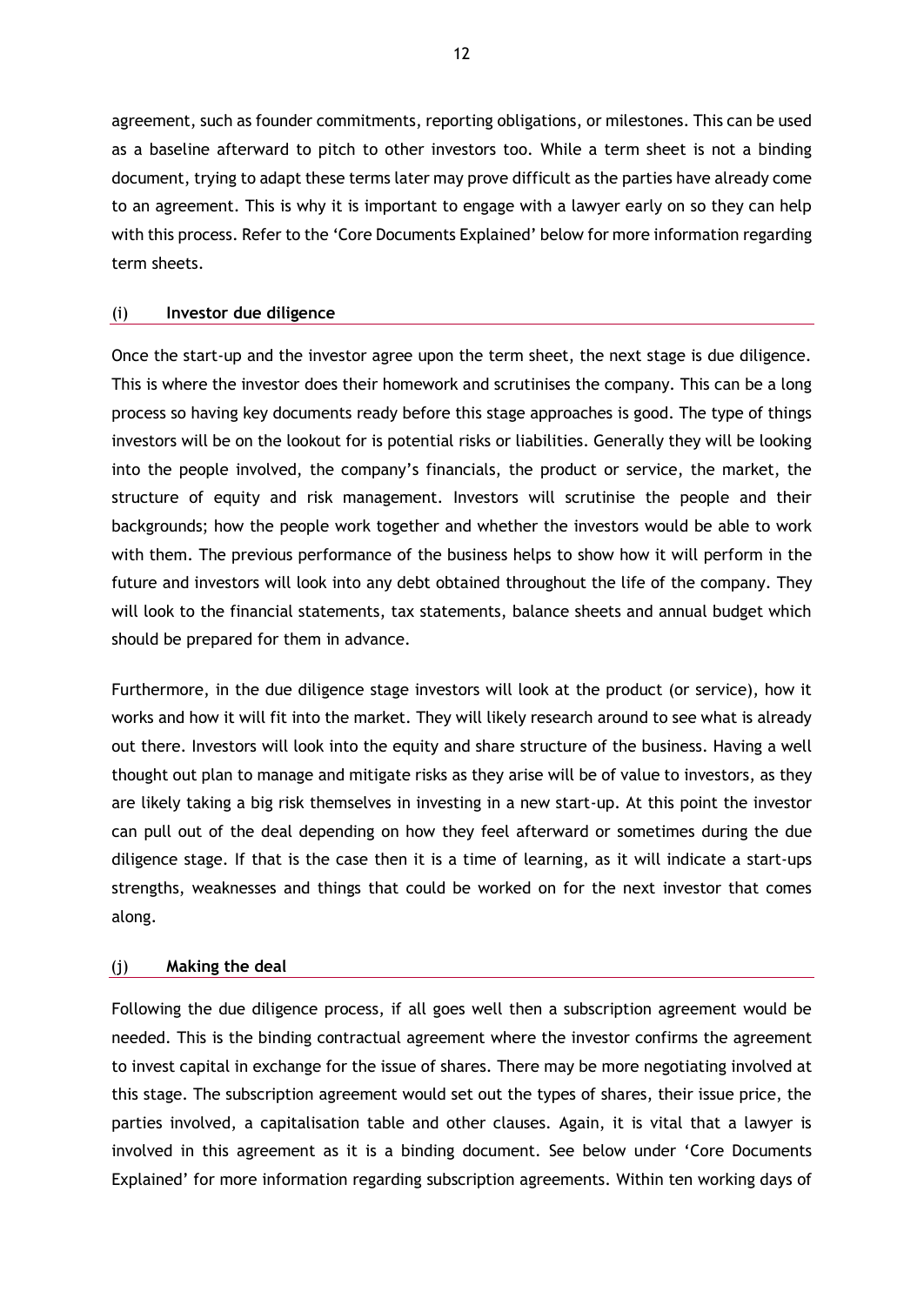issuing shares to an investor a notice must be filed to the New Zealand Companies Office. This notice must set out the number of shares being issued, the date of issue, the number of shares that are held by each shareholder, along with the full legal name and residential address or registered office of each shareholder. As will be discussed under 'Core Documents Explained', the constitution and shareholder agreement would likely need updating after making the deal. As a lawyer would be involved at this stage, it would be prudent to discuss with them whether such documents would need changing to reflect the new investors and terms agreed upon.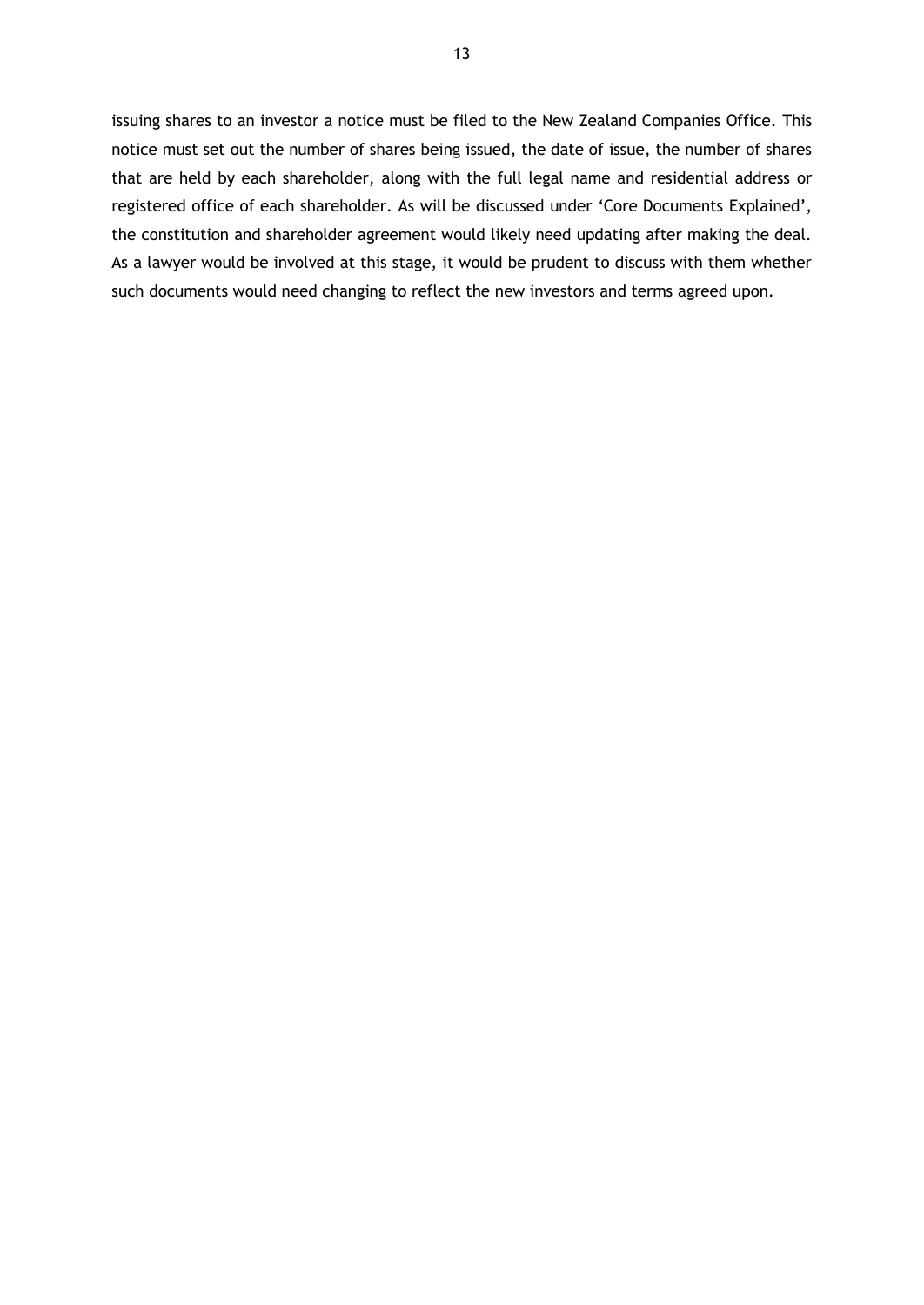### <span id="page-13-0"></span>3. **Core Documents Explained**

There are several documents that a start-up needs to be aware of and consider putting in place. These are: a constitution, shareholders' agreement, term sheets, subscription agreements, employee stock option plans, vesting agreements and resolutions approving them. When a company is seeking to raise capital, it is important that they understand the purpose of these documents and have at least the constitution and shareholder agreement fleshed out. Start-ups will come across these documents early on in their capital raising journey, so knowing how they function and what they are used for is important.

#### <span id="page-13-1"></span>*Constitution*

A constitution sets out the way the company will be governed internally on a day-to-day basis. It contains rules to dictate the relationships between the directors and shareholders. A constitution is good to have as it sets out the rights, powers, duties and obligations of both the company and its directors, along with the board and the shareholders. While it is good, it is not a legal requirement. Where a company does not have a constitution the Companies Act 1993 ("Companies Act") applies. In this case the company, the board, each director and each shareholder hold the rights, duties, powers and obligations that are set out in the Companies Act.

Dispute resolution mechanisms can be set out in a constitution which may be vital later down the track if co-founders have disputes or disagree. Generally a constitution lays out: the company's shares and how they will be acquired, issued and transferred; methods and regulations for directors and shareholders meetings; provisions regarding liquidation and restrictions; and how directors will be appointed or removed. These can be tailored to the companies needs and there can be other provisions inserted where necessary. Rights, powers, duties, and obligations from the Companies Act apply to the extent they are excluded or modified by the constitution. A company's constitution is publicly available through the Companies Office and is not a private document. It can only be adopted following a company becoming incorporated. In order to take out insurance for directors it needs to be authorised in the constitution.

#### <span id="page-13-2"></span>*Shareholders' agreement*

A shareholders' agreement, unlike a constitution, is a private and confidential document. It is an agreement between the shareholders that provides for their own rights and obligations along with the company's rights and obligations. Similar to the constitution it sets out the day-to-day operations and management of the company. It is not a legal requirement but they are often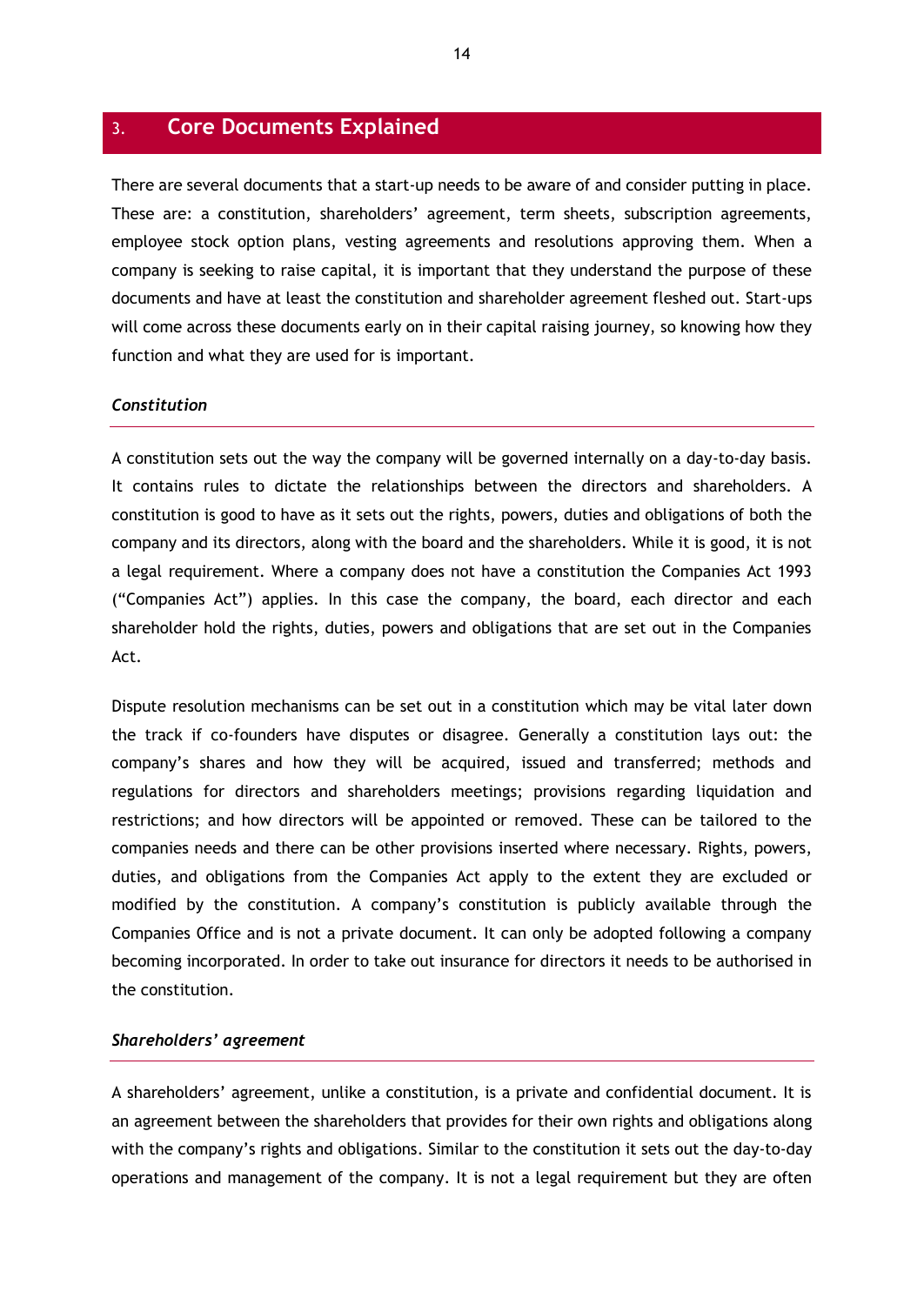used. There will be similar provisions in a company's shareholders' agreement and its constitution, however the shareholders' agreements generally provide more detail as it is not public. Things that can be found in a shareholders' agreement are provisions providing for the company's powers and its restrictions, who is responsible for key decisions and provisions relating to the transfer and issue of shares or the winding up of the company or capital raising.

The key is that the shareholders can look to this if there are disputes or if there are any misunderstandings. For this reason, and due to the difficulty of changing a shareholders' agreement, it is important to draft this document properly. All the shareholders have to agree to alter the shareholders' agreement. This compares to changing a constitution which can be done by a special resolution (where 75% of the shareholders need to agree) unless some other mechanism is set out there.

#### <span id="page-14-0"></span>*Term sheet*

A term sheet is used when a company seeks to make an agreement with an investor before entering into a binding commercial agreement. The terms of the agreement are set out which generally provide details of the investors, the investment amounts, the type and amount of shares (these could be ordinary or preference shares – which have additional rights or 'preference'), warranties, and the terms and conditions for the benefit of the company and its investors. A capitalisation table will be included which sets out the number of shares and holdings after the investment. It also sets out information about the business, its board and director(s) and will specify which terms are legally binding as the investment terms in a term sheet often are not.



The company and the investor will negotiate the terms to be inserted or excluded, for instance the investor may want a founder commitment term that the founder holds a minimum shareholding or the investor may also want certain rights to appoint a director or approval rights. The term sheet agreement will be with the lead investor and the start-up; with the investor's permission it can be used as a basis for what is offered to other investors too. A term sheet is helpful as it expressly sets out the expectation and intention of both parties.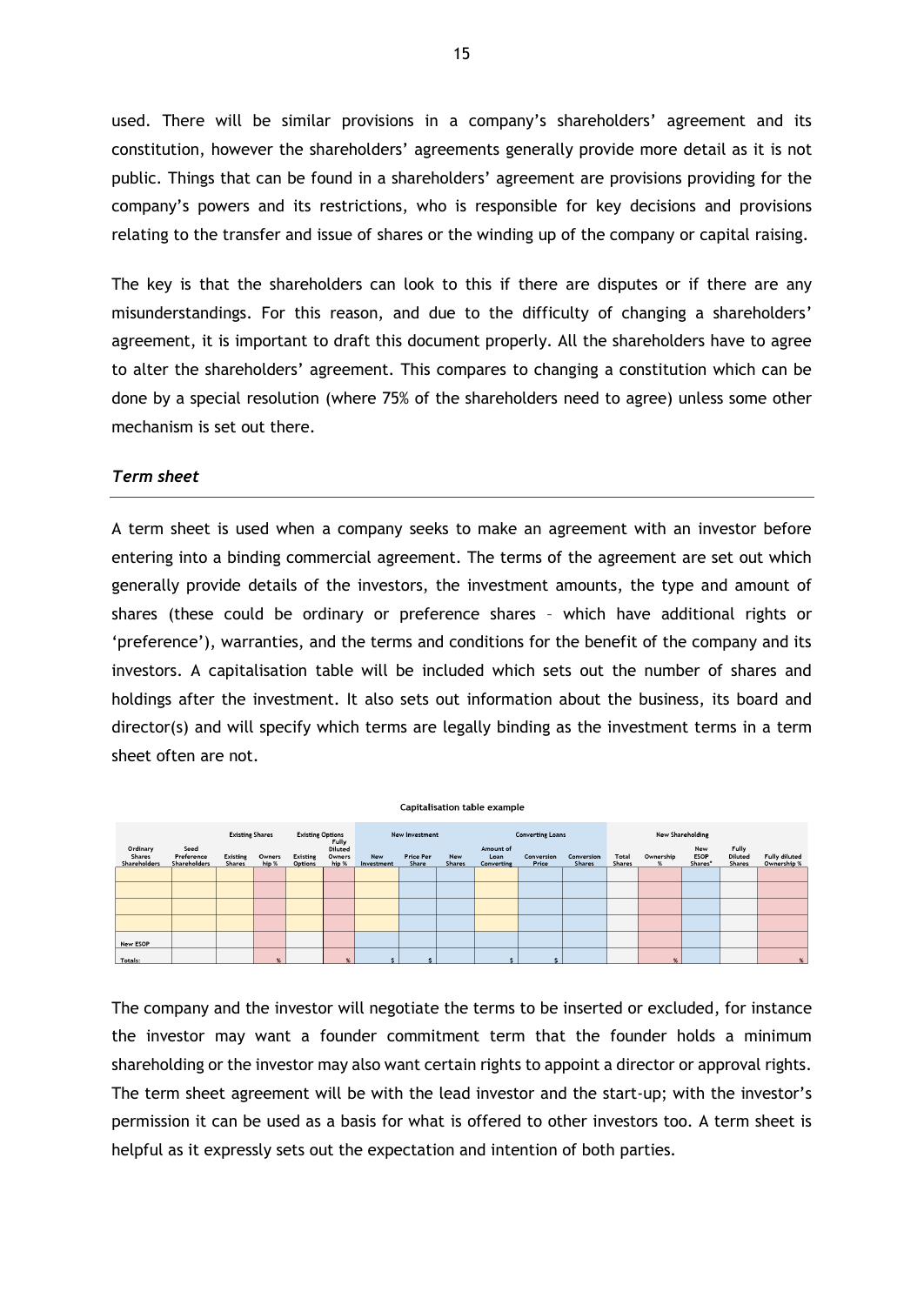#### <span id="page-15-0"></span>*Subscription agreement*

A subscription agreement is used in capital raising when a company wants to issue shares to an investor. It records the terms and amount of the investment and sets out in detail the different parties involved and the shares that will be issued. A subscription agreement describes the business of the company, the type of shares and their issue price, along with setting out conditions and warranties (all of this is first agreed in the Term Sheet). This will be signed by the company, investor and founders and will be a binding agreement. It will contain a capitalisation table that sets out the existing shareholders and shares as well as the shares issued; it shows the proportion of holdings after the investment.

A lawyer can help draft the subscription agreement. After completing this stage a company may need to update their constitution and shareholder agreement if it is a condition of the subscription agreement, so that it reflects the new investors and the arrangements agreed upon.

#### <span id="page-15-1"></span>*ESOPs*

An employee stock option plan, or an ESOP for short, is a plan that gives employees the option to purchase future shares in the company. The options are given for no cost and without tax liability and are a right, not an obligation. The option will vest at a specified date (generally up to four years) determined by the company, as long as the employee stays in the company and are issued at a price the company decides. This provides an incentive for employees to continue working for the company. When the options vest the employee can exercise the option after paying an 'exercise/strike price' which is generally their market value when the option was initially given (if that is what the company decides) and in return the employee receives shares in the company. The company can also determine when the option will expire if the employee does not exercise their right.

An option itself does not confer any shareholder rights, however, once it is exercised and shares are received by the employee, at that point they are a shareholder and have shareholder rights. In order to give an option in this way the company generally establishes a trust to hold the shares that may be issued to the employees in the future. Income tax will need to be paid on the difference. ESOPs are beneficial as employees are much more invested in the success of the company and begin to think like business owners; it attempts to align the company's interests with the employees.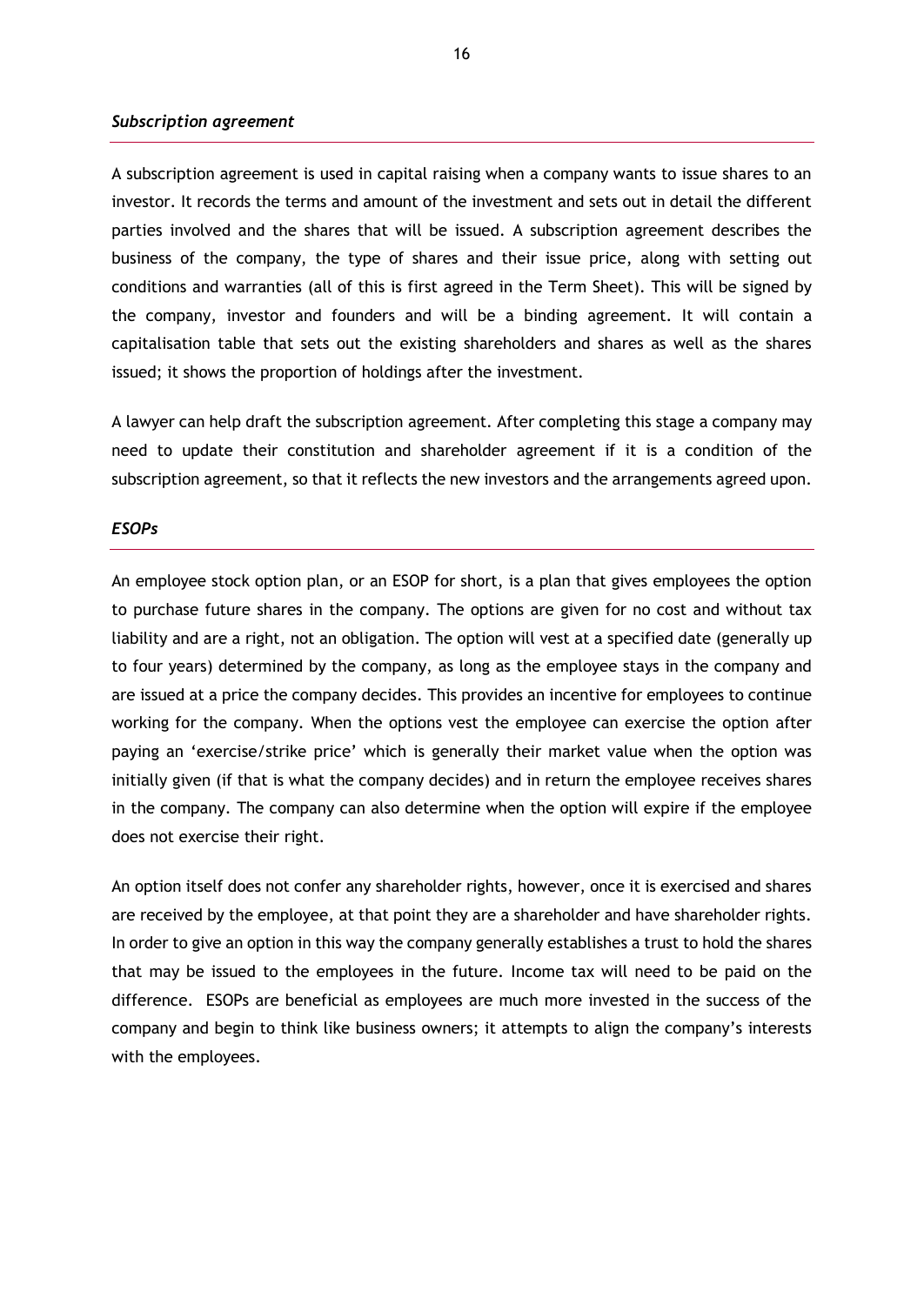#### <span id="page-16-0"></span>*Vesting Agreements*

A vesting agreement is an agreement commonly seen between founders and the company. They generally provide that where a founder leaves a company in a specified amount of time (usually a few years) they relinquish a part of their shares back to the business. They may have shares in the company but if a vesting agreement is in place those shares will vest at a specified time, usually on a monthly basis (meaning they fully own the shares). If the founder commits to the company for the specified time the shares will vest and the founder can receive them. However, if they leave then they forfeit the as yet unvested shares. This can be incremental, so that a small amount of shares may be vested each year the founder stays at the company.

In this way a vesting agreement serves as protection if a founder decides to leave; it gives them an incentive to stay committed to the company for a certain amount of years. A vesting agreement is worth considering when starting out, as the commitment that founders have for the mission at the start may not carry into the future. It gives an insurance that they will stay, or if they do not stay, some of their shares can still revert back to the company.

As an example, a founder may have 360,000 shares with monthly vesting over three years. So each month 10,000 shares would vest.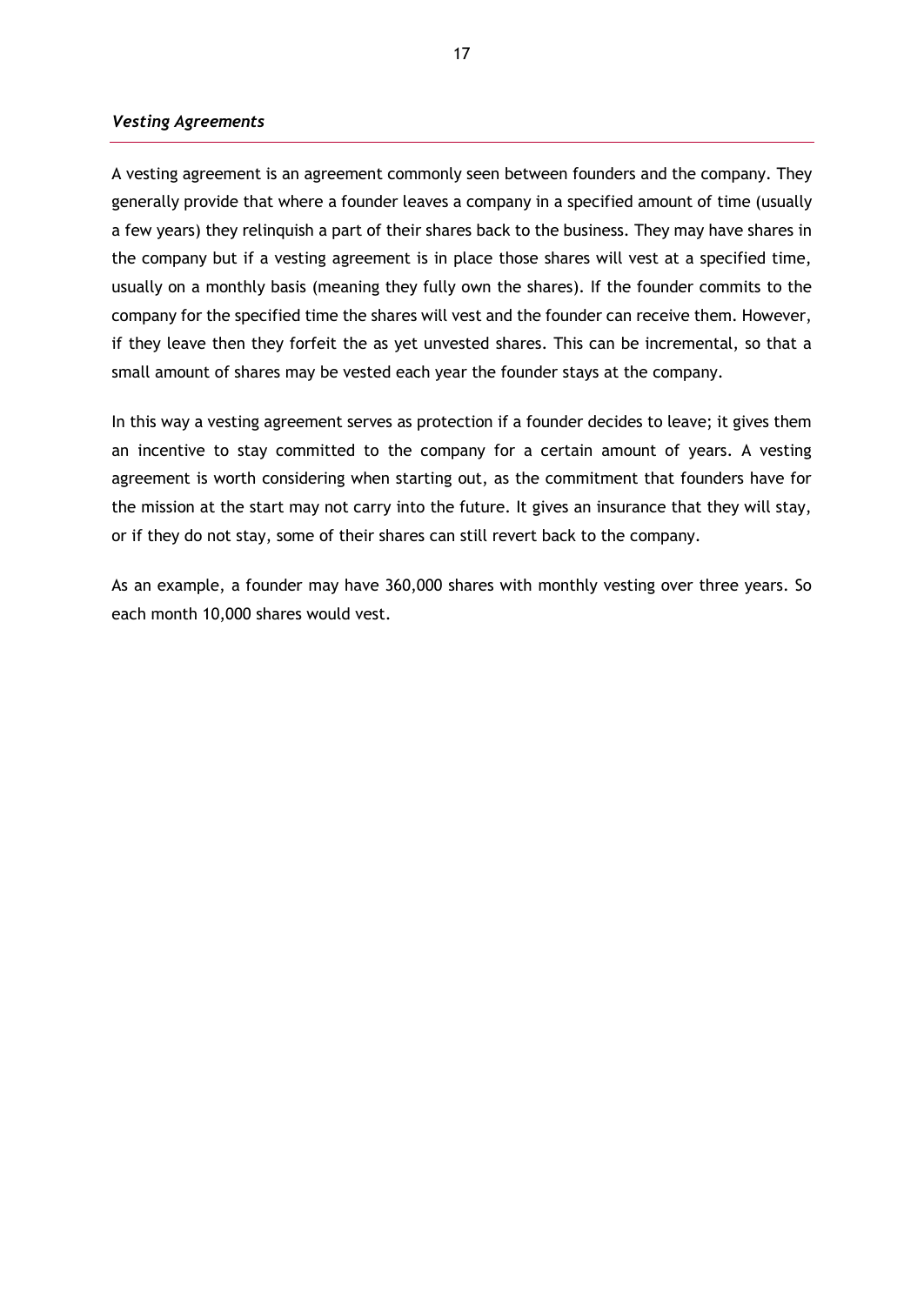## <span id="page-17-0"></span>4. **Understanding Financial Markets Authority Exemptions**

When capital raising, it is important to understand the rules around how to raise money from other people and that the Financial Markets Authority ("FMA") must be complied with. The Financial Markets Conduct Act 2013 ("FMCA") sets out certain rules relating to who can invest in a debt security or an equity security that a company is offering. It is there to protect investors meaning that it errs on the side of more disclosure, unless an exemption applies. Under the FMCA, when a company is seeking to issue a debt or equity security to someone it must provide certain information (product disclosure statement). This is to protect people that are not experts so they can be completely informed and able to weigh up the risks of the securities they are acquiring. That is the starting point, however there are exemptions to this where the product disclosure agreement is not needed.

The exemptions are set out in [schedule 1](https://www.legislation.govt.nz/act/public/2013/0069/latest/DLM4092365.html) of the FMCA, which covers where a person is experienced enough to be protected and so does not need a product disclosure statement. The exemptions cover wholesale investors which includes investment businesses; wealthy people whose net assets or turnover exceeds \$5 million; people that meet the investment criteria of owning or carrying out transactions of financial products of at least \$1 million or have been employed in investment business and materially participated in investment decisions; eligible investors that have been certified or a person that in relation to acceptance of an offer pay at least \$750,000. It also covers close business associates (for specifics click [here\)](https://www.legislation.govt.nz/act/public/2013/0069/latest/DLM4092374.html) or immediate relatives (for specifics click [here\)](https://www.legislation.govt.nz/act/public/2013/0069/latest/DLM4092378.html). Employees under an employee share purchase scheme fall under the exemptions in schedule 1 of the FMCA also.

Other exemptions are where the nature of the offer provides the exclusion. For instance, where it is a small offer of equity or debt securities and the offers remain under the investor limit of 20 people and does not exceed the \$2 million in a 12-month period. When this occurs, the FMA must be informed and a warning statement is required.

If there is no exemption and a product disclosure statement is not used when offering a debt security or an equity security this can be classed as an offence, in which case the person may be liable for imprisonment of up to 5 years and/or a fine not exceeding \$500,000 if they are an individual. This is why understanding FMA exemptions is important, as a company could be in trouble if it is not aware of these rules.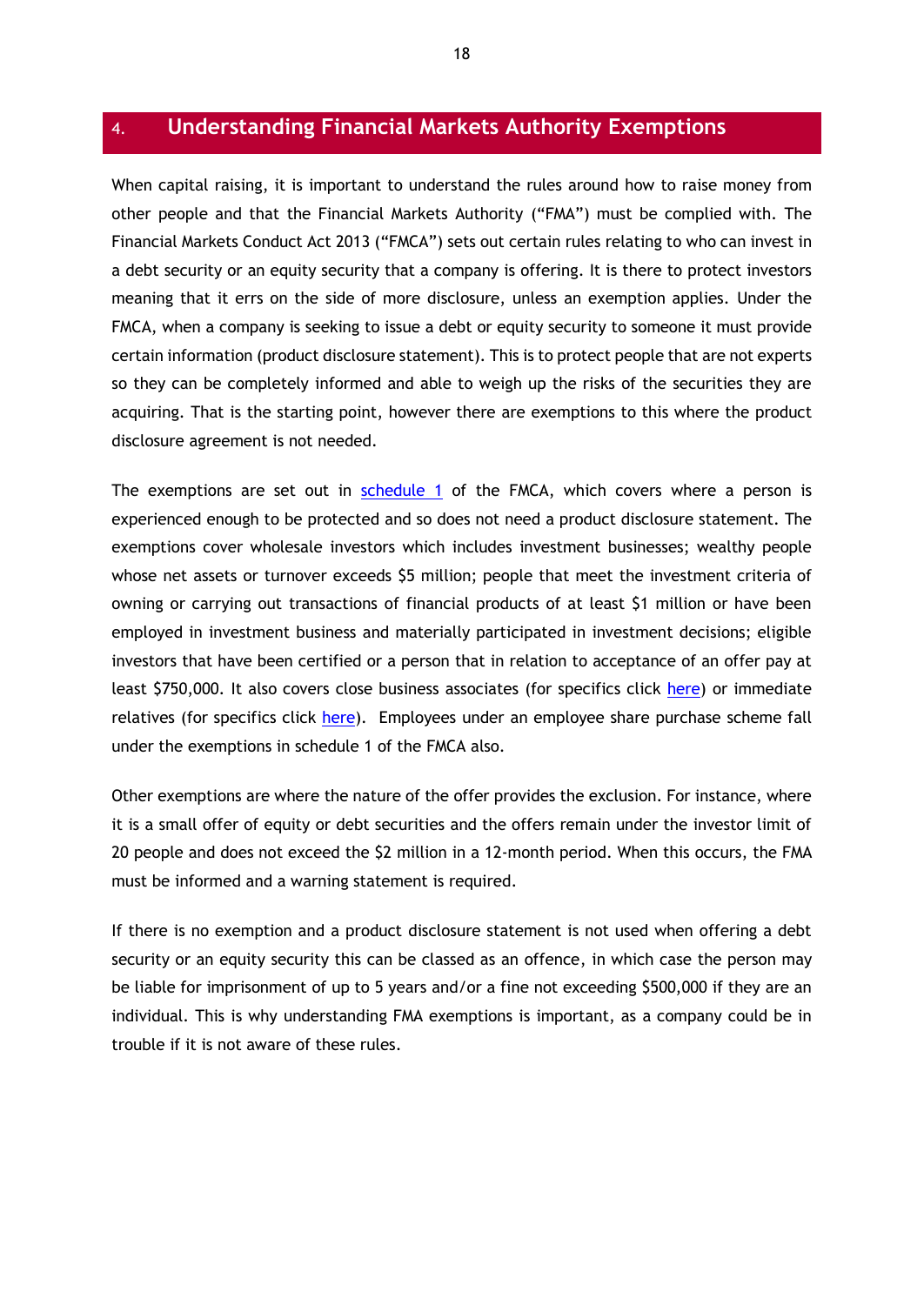## <span id="page-18-0"></span>5. **Capital Raising Success Story**

At Parry Field Lawyers we often help start-ups as they begin their journey. We assist them with raising capital, preparing the core documents they need, answering questions and helping with their company structure. We have been working with many tech start-ups recently. As one example, we have supported Komodo from the beginning of their journey to where they are today. Having recently raised \$1.8 million in capital they are an example of how an innovative idea and ambitious minds can accomplish what they set out to do and more. It can happen and it does happen.

Komodo are a platform that helps students to communicate with staff in schools, with an aim for student well-being. This tech start-up is trying to combat issues such as depression or bullying that so commonly occurs in schools. Chris Bacon, Matt Goodson and Jack Wood founded Komodo in 2018 and their clients include High Schools across New Zealand and



Australia. Their impact driven focus highlights a gradual shift in companies seeking to create an impact in the work that they do.

Chris, the CEO and Founder of Komodo says this: "From incorporation and crazy ambitious dreams, to this point of our exciting journey, Parry Field Lawyers have been superb in guiding us through an area that can be tricky for many founders to get right. The team have ensured we have done things right from the beginning and we are truly grateful for the dedication that both Aislinn & Steven, with the rest of the team, have provided."

The company started off seeking to monitor young athletes and their well-being until the idea was adapted and changed to incorporate a much wider focus. This is an example of how startups need to be flexible and willing to change and adapt, it may just lead to a success story.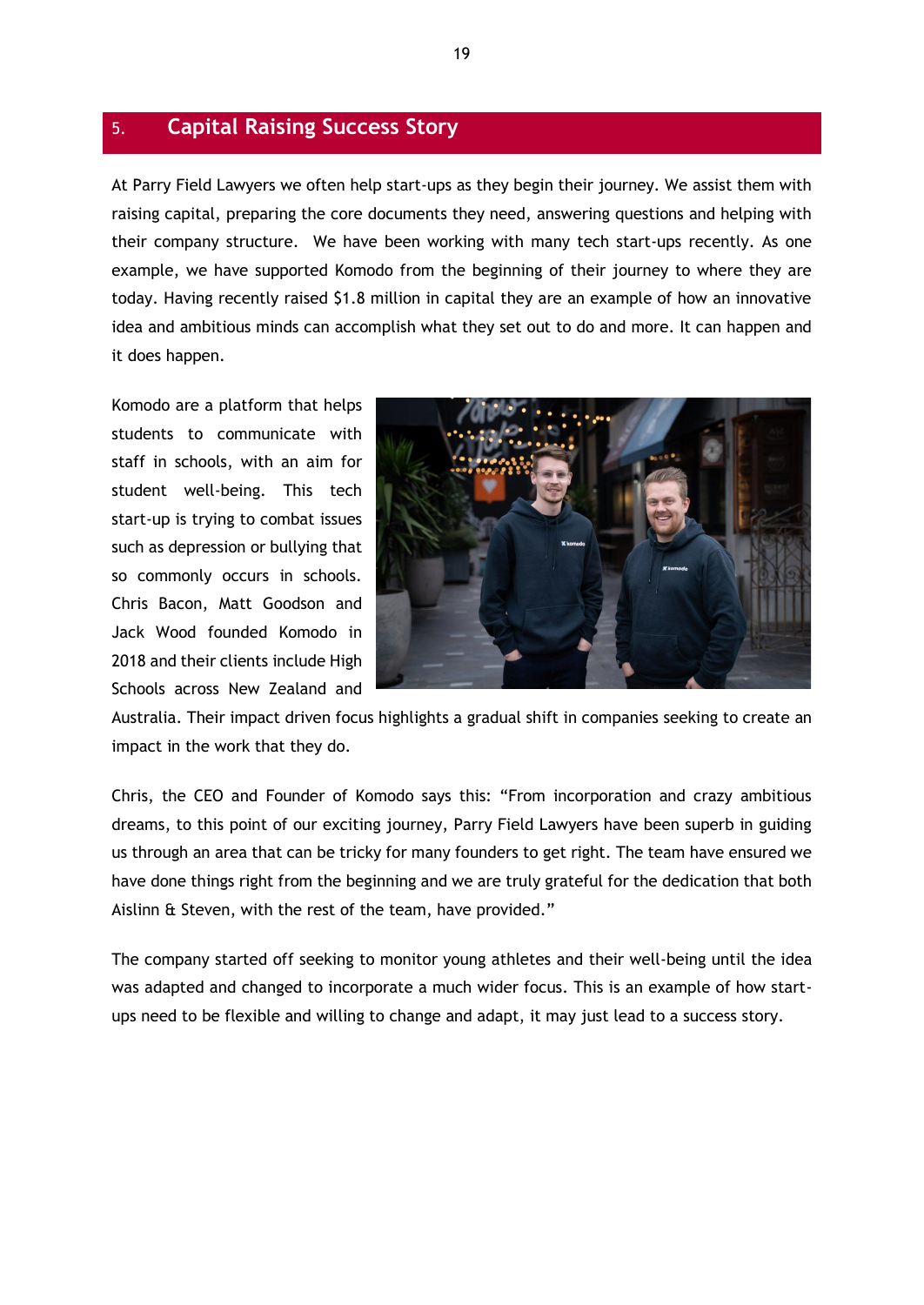## <span id="page-19-0"></span>6. **Contacts and Other Resources**

#### <span id="page-19-1"></span>*Contacts for Capital Raising*

#### Steven Moe Partner

Email: [stevenmoe@parryfield.com](mailto:stevenmoe@parryfield.com)

Phone: [021 761 292](tel:+6433488480)



Email: [krismorrison@parryfield.com](mailto:krismorrison@parryfield.com)

Phone: [03 348 8480](tel:+6433488480)

Aislinn Molloy Senior Solicitor

Email: [aislinnmolloy@parryfield.com](mailto:aislinnmolloy@parryfield.com)

Phone: [03 348 8480](tel:+6433488480)

Aislinn is a senior solicitor at our firm who works in our property team and assists companies with their capital raising and in their initial stages.

Michael is a solicitor who works in our commercial team and assists impact driven clients such as start-ups, businesses and charities as well as on

capital raisings.

Michael Belay Solicitor

Email: [michaelbelay@parryfield.com](mailto:michaelbelay@parryfield.com)

Phone: [03 348 8480](tel:+6433488480)

Sophie Tremewan Law Clerk

Email: [sophietremewan@parryfield.com](mailto:sophietremewan@parryfield.com)

Phone: [03 348 8480](tel:+6433488480)



Sophie is a law clerk working in our property and commercial teams assisting purpose driven clients.

Kris is a Partner who regularly advises companies on a range of issues. He is an experienced board member on a number of charitable trusts and nonprofit organisations.

Steven is a Partner with a focus on capital raising for clients and a particular specialty on empowering impact. He hosts the podcast *[seeds](http://www.theseeds.nz/)* and is chair of Community Finance (impact investing in social housing).